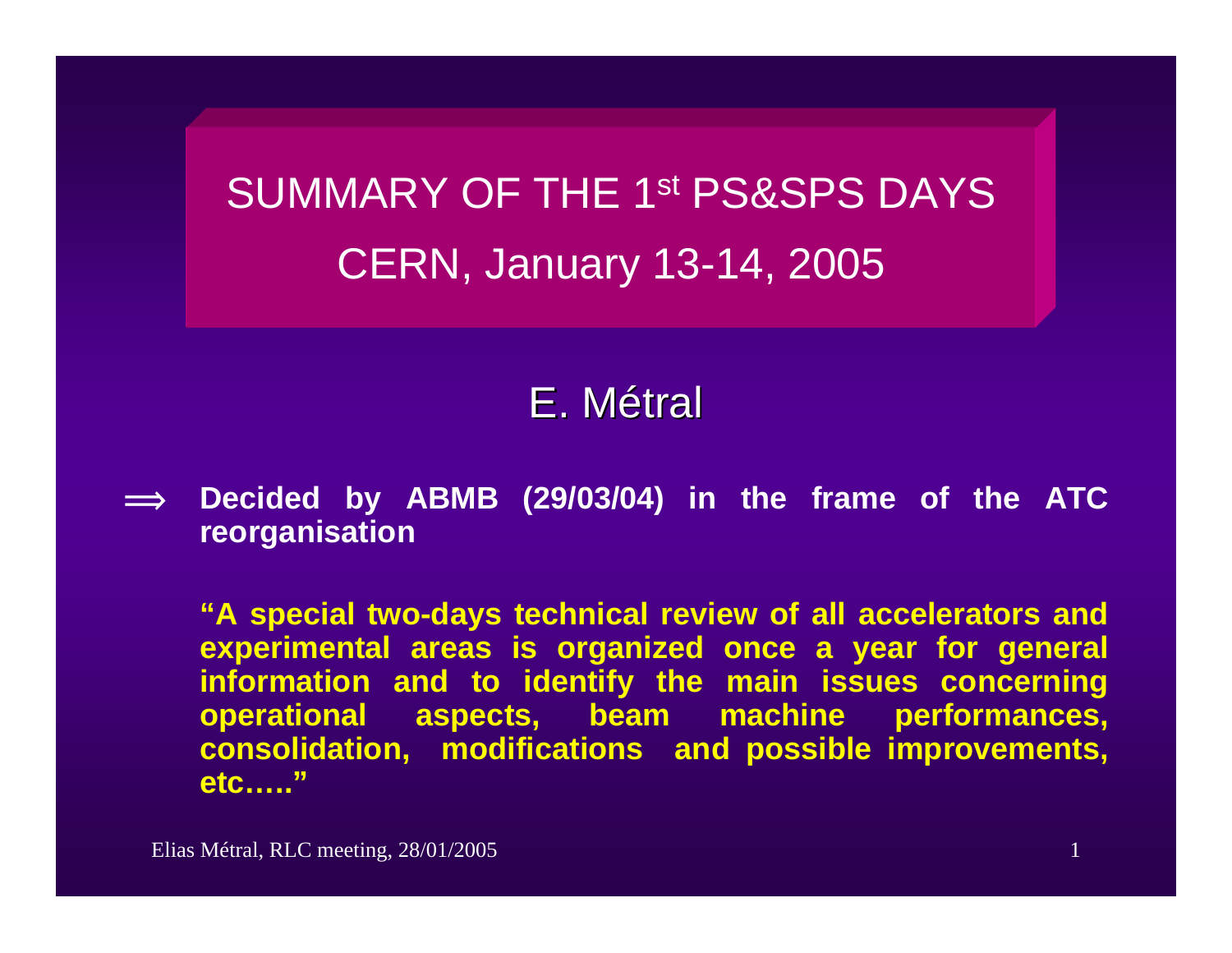#### ♦ **Inspired by LHC workshop**

- **Not a status report but focused on key issues with recommendations of actions**
- **½ day sessions with a general theme**
- **Limited participation by invitation only (badges at entry)**
- **In the same room (council chamber) with identical tools**

#### **With some differences**

- **No public summary but analysis of recommendations for decision by ABMB î Next Monday (31/01/05)**
- **No report (abstract and slides available on WWW site)**
- **Simultaneous Webcast and transmission to AB auditoriums (Prevessin&Meyrin)**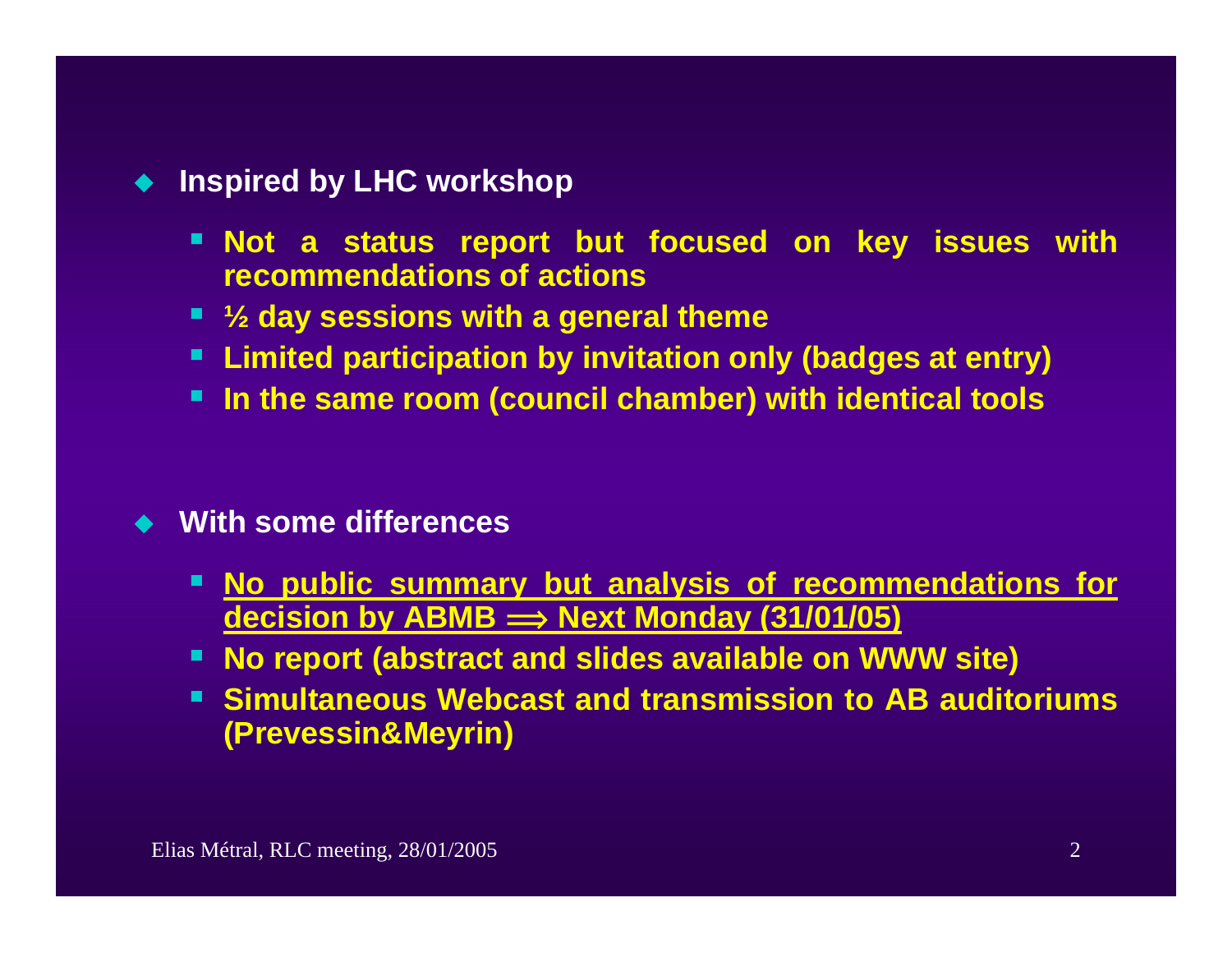#### **PROGRAM COMMITTEE PROGRAM COMMITTEE**

- Г **G.L. Arduini, Chairman of session 2**
- П **S. Baird, ABOC chairman**
- П **J.P. Delahaye, chair**
- п **R. Garoby, Chairman of session 3**
- п **K. Hanke, Technical secretary of session 1**
- п **T. Kehrer, Administrative secretary**
- п **E. Métral, Technical secretary of session 2**
- $\blacksquare$ **L. Rinolfi, ABIC chairman**
- п **J.P. Riunaud, Chairman of session 1**
- п **F. Ruggiero, APC chairman**
- П **R. Steerenberg, Technical secretary of session 3**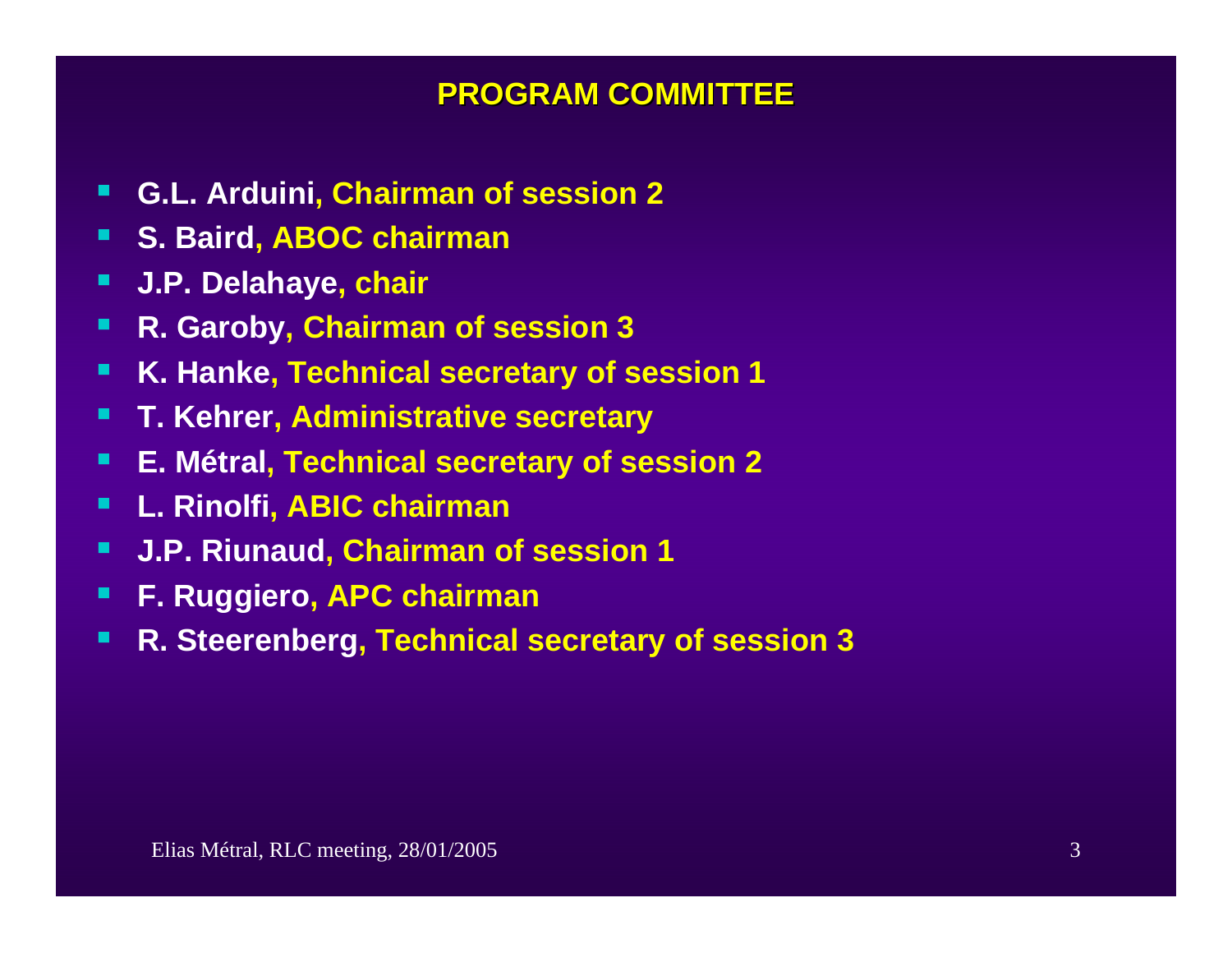### **AIM OF THE WORKSHOP AIM OF THE WORKSHOP**

 $\implies$  **Review the key issues of the PS&SPS complex and the work program in 2005-2006 to ensure an efficient start-up in 2006**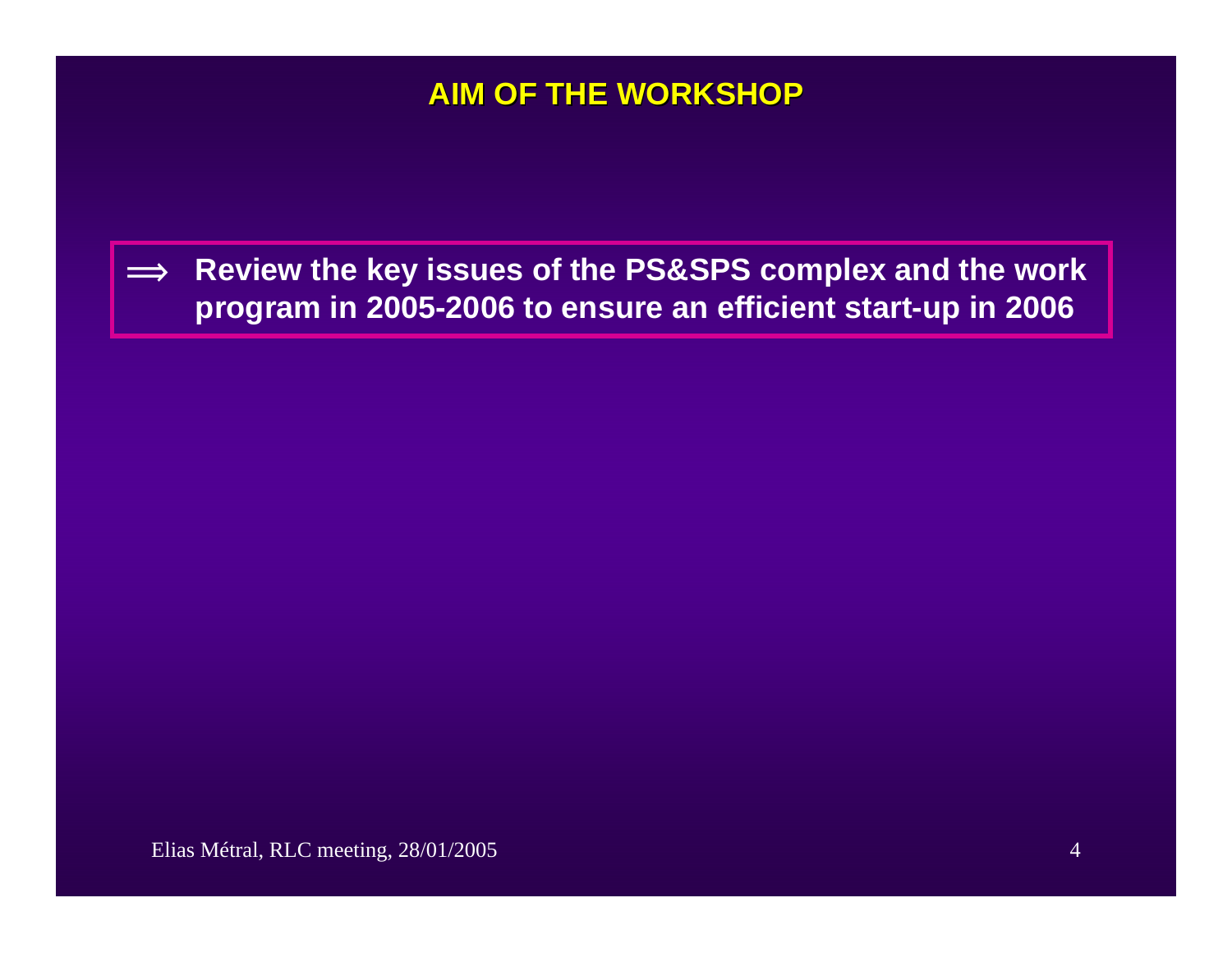# **3 SESSIONS OF 3 SESSIONS OF ½ DAY EACH (1/3) DAY EACH (1/3)**

#### Session 1 - Committees Review and Recommendations - Council Chamber (09:00-12:30)

| - Conveners: RIUNAUD, Jean-Pierre (Chairman); HANKE, Klaus (Scientific Secretary) |                                                                                                                            |                       |  |
|-----------------------------------------------------------------------------------|----------------------------------------------------------------------------------------------------------------------------|-----------------------|--|
| time                                                                              | [id] title                                                                                                                 | presenter             |  |
|                                                                                   | $[09:00]$ [28] What is CERN expecting from the AB Department for the coming Years?                                         | Dr. MYERS, Steve      |  |
|                                                                                   | $[09:20]$ [7] Can we stop the Degradation of the Operational Performance of our Accelerators?                              | SIMON, Baird          |  |
|                                                                                   | $[09:50]$ [20] Will there be enough Protons for Physics in 2006 - 2010?                                                    | Dr. BENEDIKT, Michael |  |
|                                                                                   | 10:20 [11] Machine Studies: What did we achieve, what remains to be done and what could be ARDUINI, Gianluigi<br>improved? |                       |  |
|                                                                                   | $ 11:10 $ [16] Installations, Modifications, Consolidation in 2005: What is planned, and can we<br>do it?                  | RINOLFI, Louis        |  |
|                                                                                   | $ 11:40 $ [9] What is the Future of the Experimental Areas?                                                                | GATIGNON, Lau         |  |
|                                                                                   | $ 12:10 $ [8] How will we cope with Safety in the long Shutdown?                                                           | CENNINI, Paolo        |  |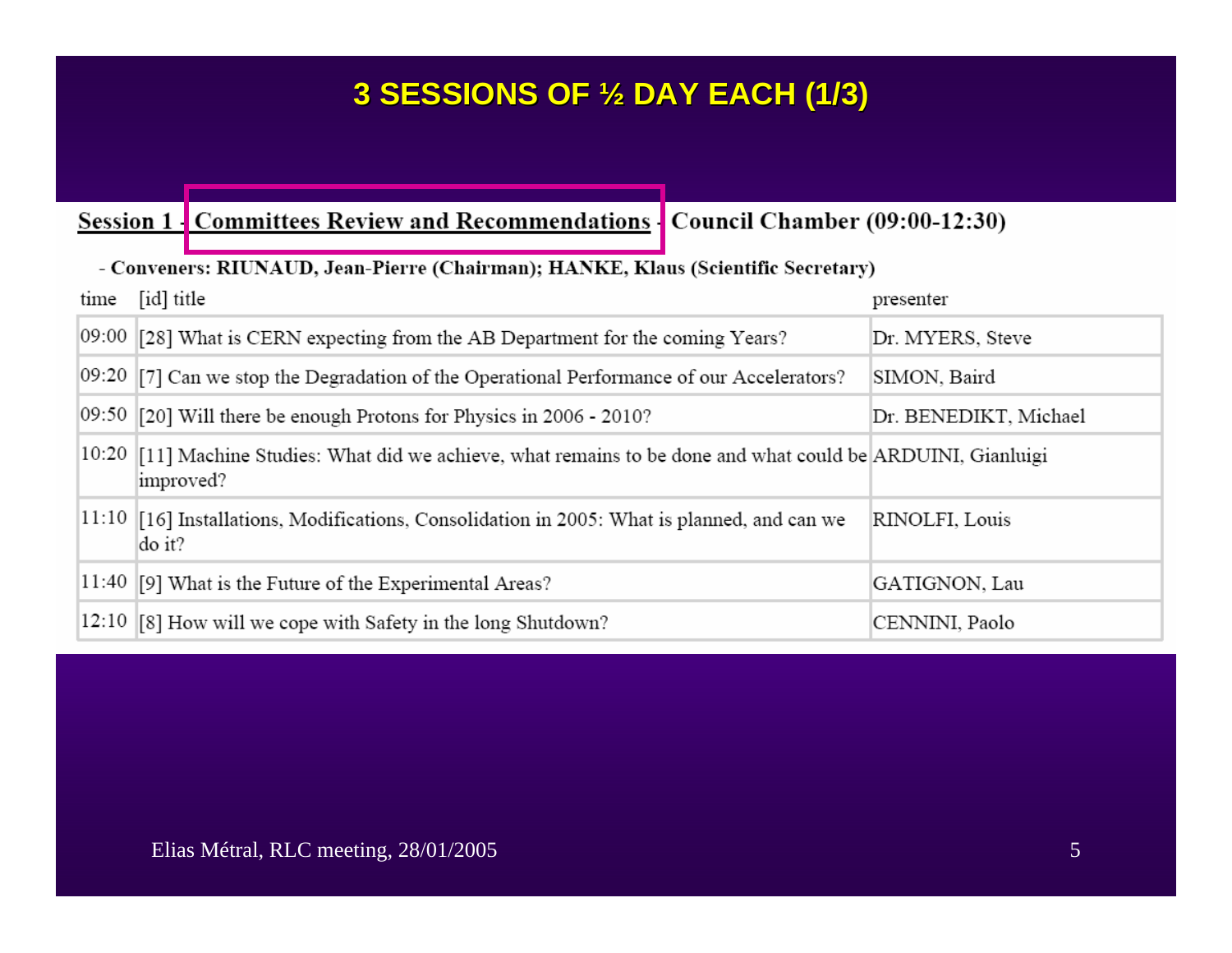# **3 SESSIONS OF 3 SESSIONS OF ½ DAY EACH (2/3) DAY EACH (2/3)**

#### Session 2 - Shutdown Activities in 2005 - Council Chamber (14:00-17:30)

#### - Conveners: ARDUINI, Gianluigi (Chairman); METRAL, Elias (Scientific Secretary)

| time | [id] title                                                                                        | presenter            |
|------|---------------------------------------------------------------------------------------------------|----------------------|
|      | $ 14:00 $ [14] What is falling apart in the injector chain                                        | JOHN, POOLE          |
|      | $14:20$ [21] What is falling apart in the technical services for the PS&SPS complex               | SABAN, Roberto       |
|      | $ 14:40 $ [27] Renovation of the 45-year old PS magnets                                           | Mr. ZICKLER, Thomas  |
|      | $\left 15:00\right\rangle$ [24] Reliable and easy-to-use instrumentation for a difficult start-up | Dr. RAICH, Uli       |
|      | 15:40 [26] How to get reliable PSB sieve and PS&SPS dumps for 2006?                               | LOSITO, Roberto      |
|      | $16:00$ $[17]$ Operating the septa beyond their design specs                                      | Mr. BORBURGH, Jan    |
|      | 16:20 [13] The way to fast and "loss-free" SPS kickers                                            | Dr. GAXIOLA, Enrique |
|      | 16:40 [23] What remains to be done to have ISOLDE fully integrated and REX fully<br>operational?  | Dr. LINDROOS, Mats   |
|      | $ 17:00 $ [25] How can we restart the AD in 2006?                                                 | Mr. ERIKSSON, Tommy  |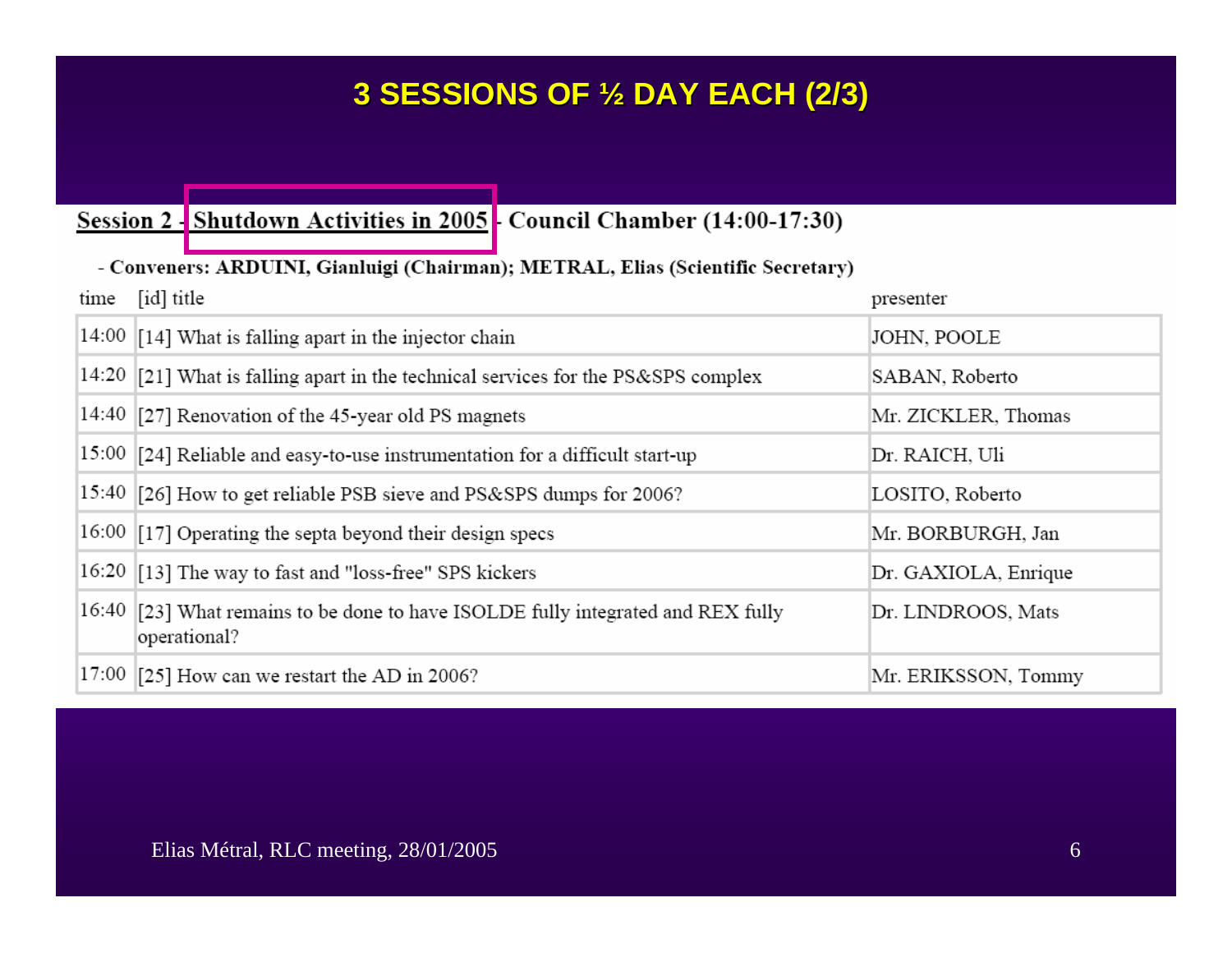# **3 SESSIONS OF 3 SESSIONS OF ½ DAY EACH (3/3) DAY EACH (3/3)**

Session 3 Preparation of Restart in 2005-2006 Council Chamber (09:00-13:00)

#### - Conveners: GAROBY, Roland (Chairman); STEERENBERG, Rende (Scientific Secretary)

| time | [id] title                                                                                                                                      | presenter                |
|------|-------------------------------------------------------------------------------------------------------------------------------------------------|--------------------------|
|      | 09:00 [12] Will PS&SPS be ready for CNGS start-up in 2006?                                                                                      | Dr. METRAL, Elias        |
|      | $[09:20]$ [1] How far can we increase the Intensity per Pulse for CNGS?                                                                         | SHAPOSHNIKOVA, Elena     |
|      | $[09:40]$ [5] When can we have a clean Multiturn Extraction from the PS?                                                                        | Dr. GIOVANNOZZI, Massimo |
|      | $10:10$ [19] Should we prepare for using a 900 ms basic period in the near future?                                                              | Dr. BENEDIKT, Michael    |
|      | 10:50 [3] Can we afford to re-start the SPS in 2006 without multicycling?                                                                       | FRAMMERY, Bertrand       |
|      | $ 11:20 $ [6] Can we sufficiently protect the SPS and its extraction lines against damages in<br>multi-cycling and high intensity beam context? | Mr. PUCCIO, Bruno        |
|      | $11:40$ [10] How many protons can we afford to loose anually in the PS Complex?                                                                 | Dr. OTTO, Thomas         |
|      | $ 11:55 $ [22] How many protons can we afford to loose annually in the SPS and its beam lines?                                                  | FORKEL-WIRTH, Doris      |
|      | 12:20 $\left[15\right]$ Can we operate CERN's Technical Infrastructure from the MCR efficiently?                                                | Mr. SOLLANDER, Peter     |
|      | $ 12:40 $ [2] Towards the CCC                                                                                                                   | Dr. BAIRD, Simon         |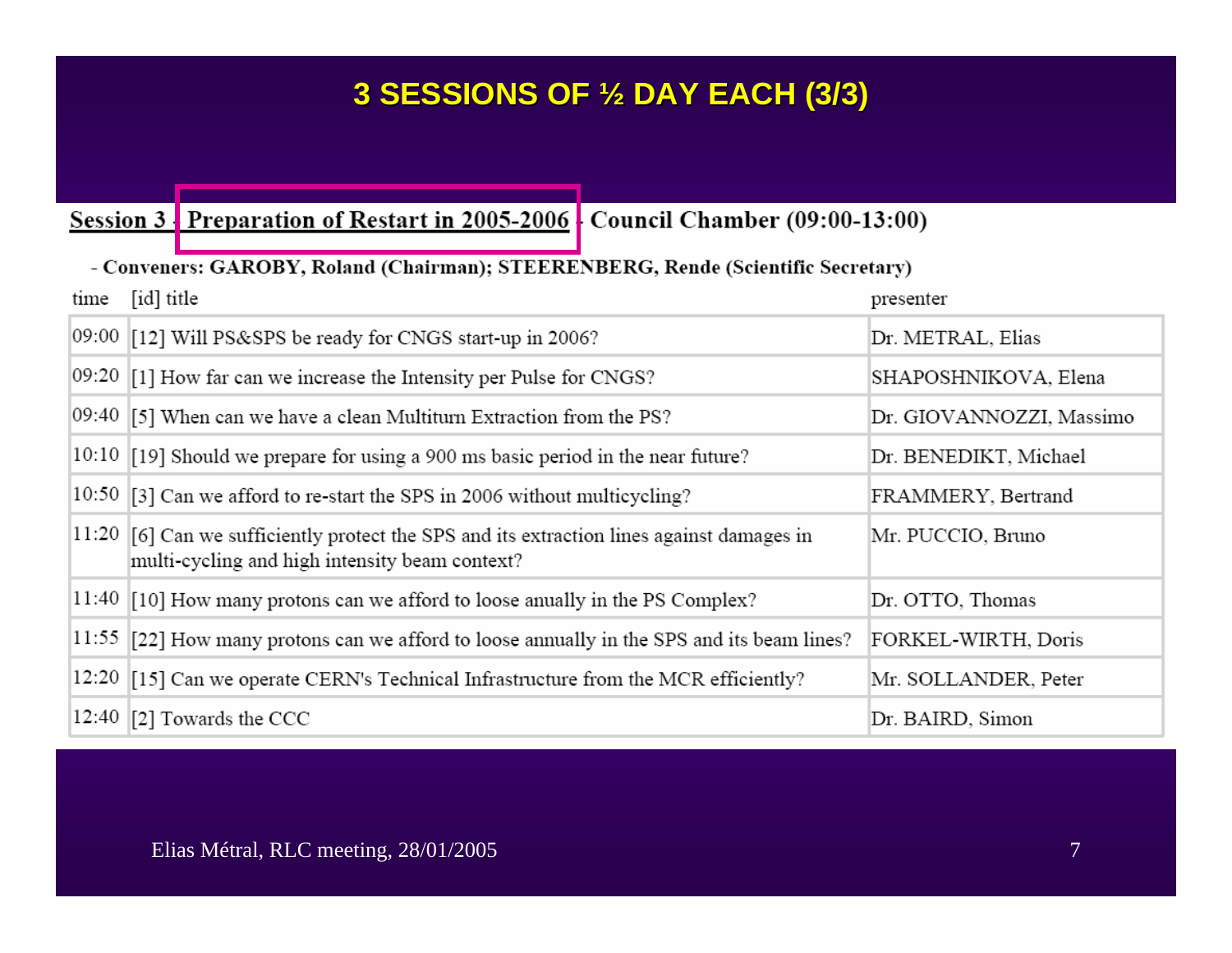### **MAIN ISSUES (1/2) MAIN ISSUES (1/2)**

- ◆ Safety issues for 2005 SD  $\implies$  ALARA principle...
- ◆ ISOLDE alone in 2005 ⇒ Make best use of the 2005 run
- **The 2006 schedule must be defined asap**
	- **No SPSC/Villars official recommendations yet**
	- **Already approved / running experiments + CNGS**
	- **AD = anti LEIR**
	- **LHC ion beam commissioning in PS**
	- **E** Sector test
	- **West extraction commissioning**
	- **…**
- ◆ Consolidation
	- **PS magnet renovation**
	- **AD consolidation**
	- **Cross check consolidation programme vs. operation needs**